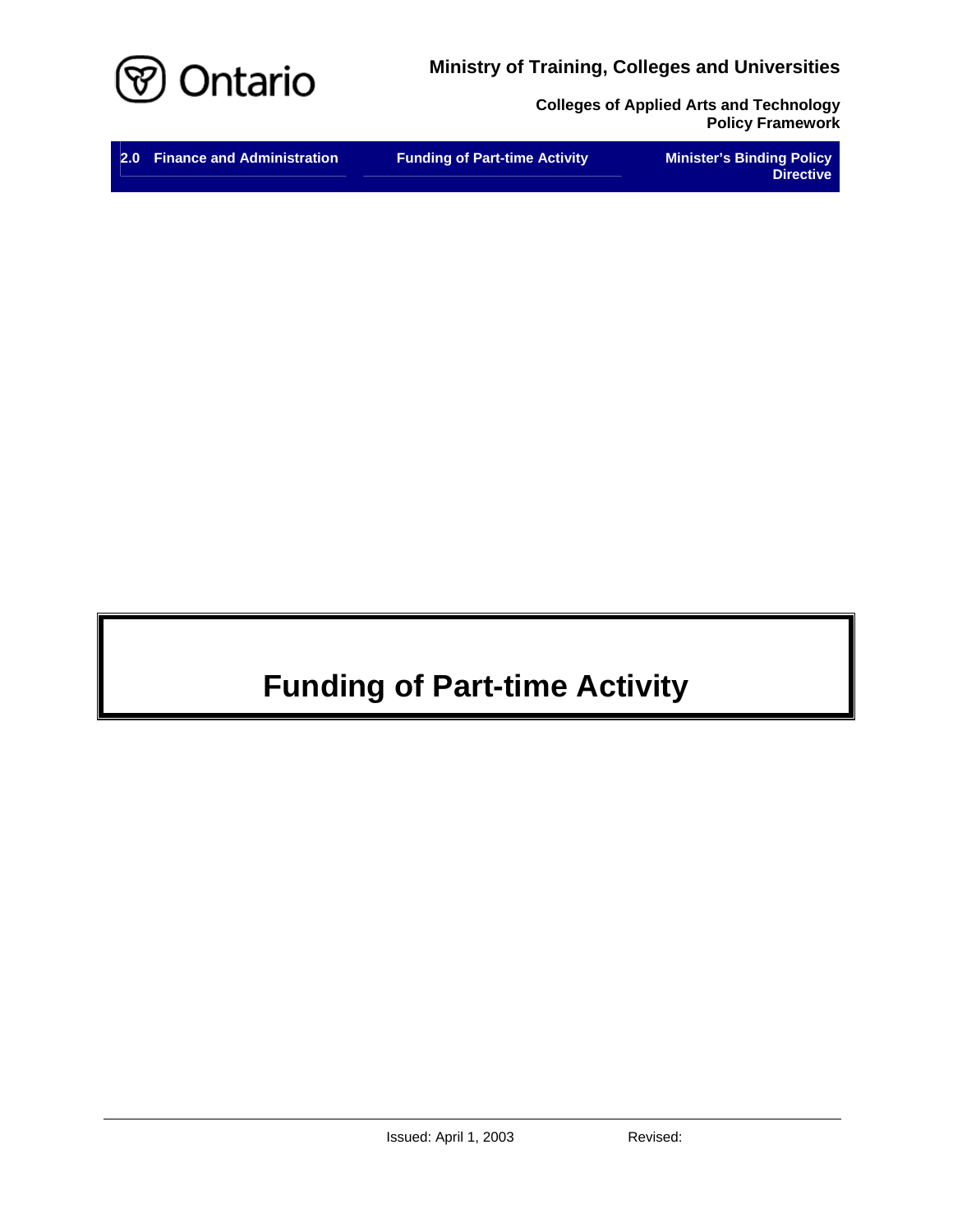



|  | 2.0 Finance and Administration | <b>Funding of Part-time Activity</b> | <b>Minister's Binding Policy</b><br><b>Directive</b> |
|--|--------------------------------|--------------------------------------|------------------------------------------------------|
|--|--------------------------------|--------------------------------------|------------------------------------------------------|

# **TABLE OF CONTENTS**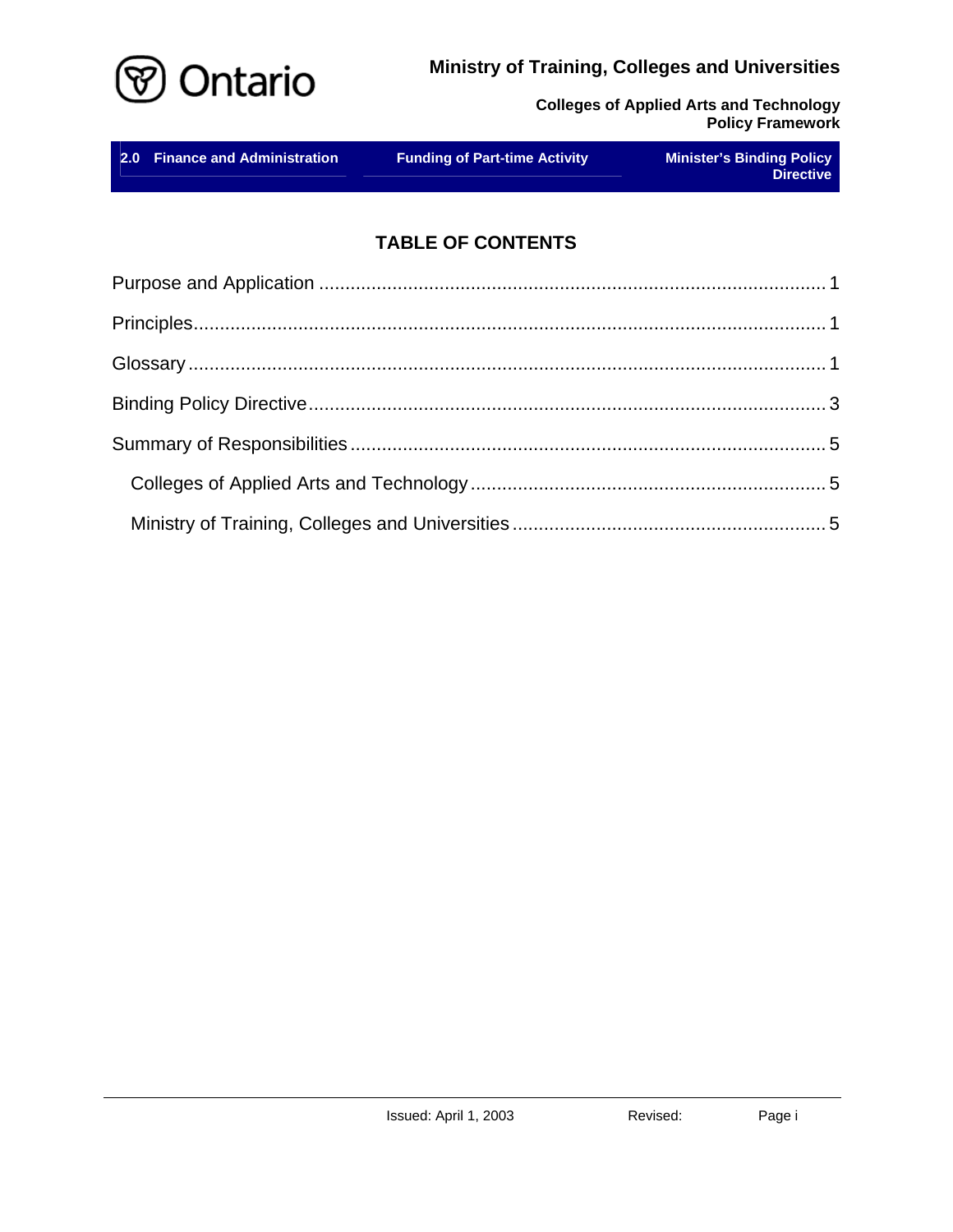<span id="page-2-0"></span>

2.0 Finance and Administration **Funding of Part-time Activity** Minister's Binding Policy

**Directive** 

#### **Purpose and Application**

Public funding is provided to colleges to offer postsecondary education that is consistent with the objects set out in the *[Ontario Colleges of Applied Arts and Technology Act,](http://www.e-laws.gov.on.ca/html/statutes/english/elaws_statutes_02o08f_e.htm)  [2002](http://www.e-laws.gov.on.ca/html/statutes/english/elaws_statutes_02o08f_e.htm)* and with provincial and community priorities. The main criterion in approving parttime activity for funding is improving knowledge and skills for employability.

Under the Act, the Minister of Training, Colleges and Universities has the authority to issue binding policy directives in relation to the manner in which colleges carry out their objects or conduct their affairs.

This binding policy directive, which applies to all colleges, establishes the eligibility criteria for funding of part-time activity through the general purpose operating grant (GPOG) starting in the 2003–04 enrolment reporting year. The operating procedure [Enrolment and Graduate Reporting](http://caat.edu.gov.on.ca/HTMLpages/Finance_Eng.html#Enrolment_and_Grad_Reporting) sets out the reporting requirements for part-time activity.

For further information regarding this binding policy directive, click on the Contact link to consult with the appropriate [ministry contact,](http://caat.edu.gov.on.ca/HTMLpages/Contacts_Eng.html#Funding_of_PartTime) listed in the Contacts section on the web site.

# **Principles**

The economic success of the province is highly dependent on a ready supply of individuals with the right knowledge and skills to allow Ontario companies to compete effectively in the global arena.

The taxpayer, the government, and students or other clients paying tuition fees expect to receive value for money spent.

Part-time activity that is eligible for funding is to improve an individual's knowledge and/or skills for employability.

#### **Glossary**

**Basic communication, mathematics, and science skills course:** a course that is designed to teach basic communication, mathematics, and science skills, below or up to a level equivalent to the Ontario Secondary School Diploma level, and that is not part of a tuition short or postsecondary program of instruction.

**Career planning or life skills course:** a course that is designed to teach career planning, life skills, or courses to students with disabilities.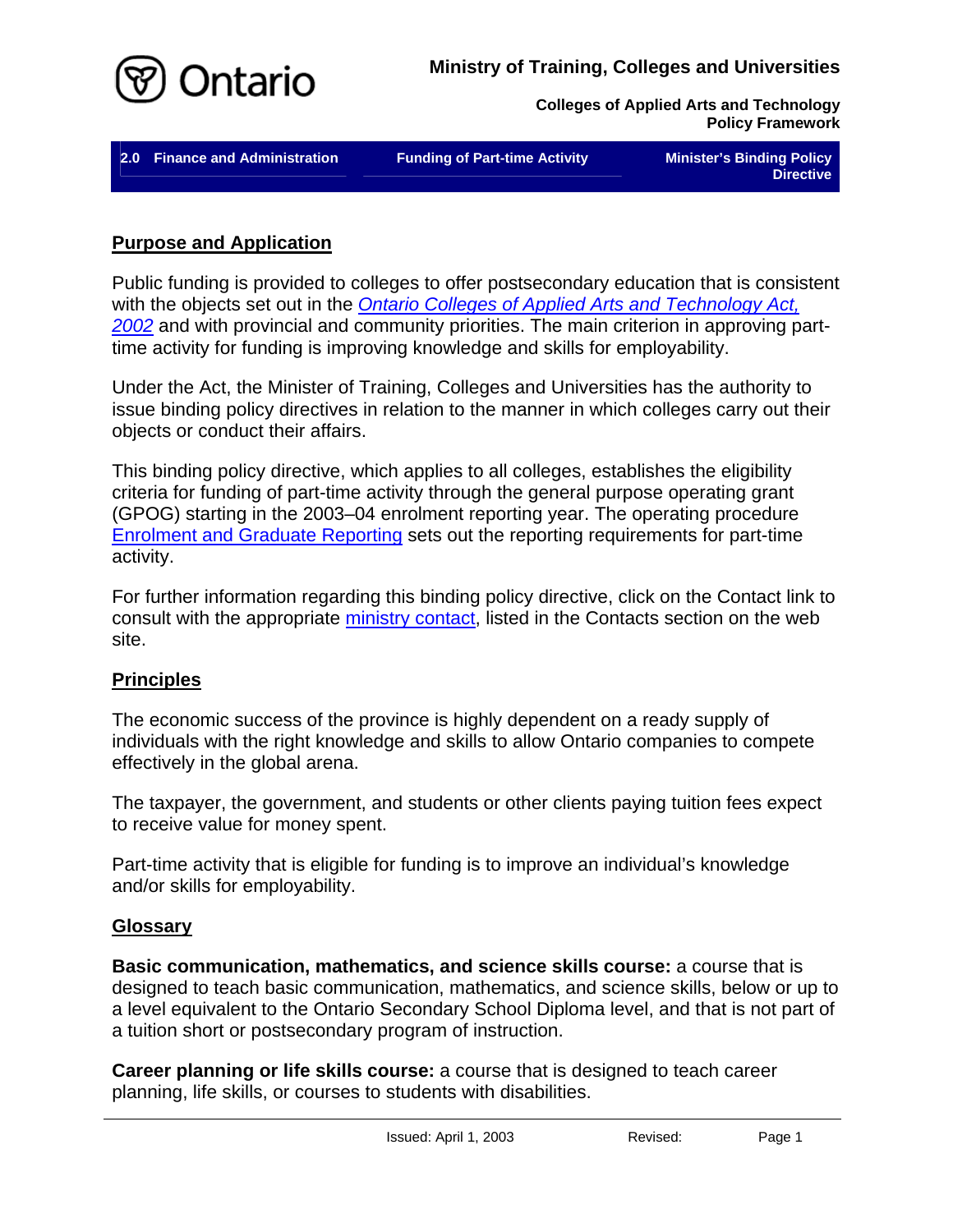

**2.0 Finance and Administration Funding of Part-time Activity Minister's Binding Policy** 

**Directive** 

**General purpose operating grant (GPOG):** the portion of the provincial operating grant for colleges that is distributed among colleges on the basis of each college's share of enrolment in courses and programs of instruction eligible for funding.

**Mandatory postsecondary course:** a course that is required by all students in order to graduate from a postsecondary program of instruction eligible for funding through the general purpose operating grant.

**OMDP course:** a course that is a component of the Ontario Management Development Program.

**Occupational certification course:** a course that is designed and offered specifically in response to the occupational or licensing requirements of external bodies.

**Other vocational course:** a course that is vocationally oriented but does not meet the definition of an occupational certification course or postsecondary elective course.

**Postsecondary program of instruction:** collectively, basic postsecondary and postbasic programs of instruction, which are defined below.

- **Basic postsecondary program:** a program of instruction that conforms to the levels of learning articulated in the Credentials Framework (see the Minister's Binding Policy Directive on [Framework for Programs of Instruction](http://caat.edu.gov.on.ca/HTMLpages/Programs_Eng.html#Program_Framework): Appendix A) and leads to the awarding of one of the following credentials: Ontario College Certificate, Ontario College Diploma, Ontario College Advanced Diploma, or an applied degree. Basic postsecondary programs also include joint collegeuniversity programs that lead to the awarding of a degree by the university partner.
- **Post-basic program:** a program of instruction that conforms to the levels of learning articulated in the Credentials Framework (see the Minister's Binding Policy Directive on [Framework for Programs of Instruction:](http://caat.edu.gov.on.ca/HTMLpages/Programs_Eng.html#Program_Framework) Appendix A) and leads to the awarding of an Ontario College Graduate Certificate.

**Postsecondary elective course:** a course that forms part of the curriculum of a postsecondary program of instruction eligible for funding through the general purpose operating grant and is one of a limited number of courses from which a student must choose. Courses in full cost recovery programs of instruction are to be excluded.

**Program of instruction:** a group of related courses leading to a diploma, certificate, or other document awarded by the board of governors.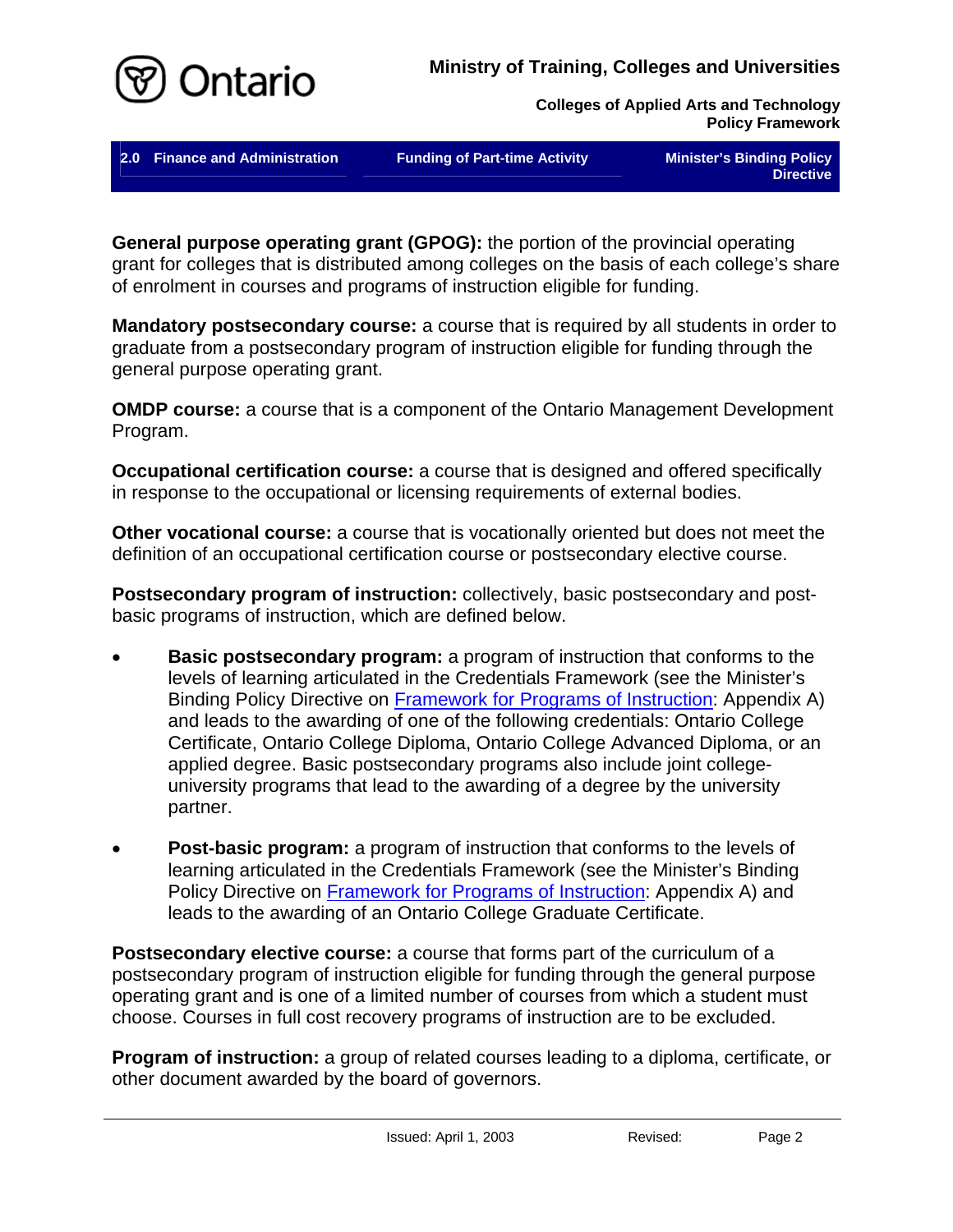<span id="page-4-0"></span>

**2.0 Finance and Administration Funding of Part-time Activity Minister's Binding Policy** 

**Directive** 

**Prior learning assessment and recognition (PLAR):** a process that uses a variety of tools to help learners reflect on, identify, articulate, and demonstrate past learning. Prior learning can be acquired through study, work, and other life experiences that are not recognized through formal transfer of credit mechanisms.

- **Challenge process:** a method of assessment, other than portfolio assessment, developed and evaluated by subject-expert faculty to measure an individual's learning achievement against course learning outcomes. The process measures demonstrated learning through a variety of written and non-written evaluation methods for the purpose of awarding credit without requiring enrolment in a course.
- **Portfolio development course:** a course in which students develop a portfolio for subsequent assessment for prior learning assessment and recognition purposes.
- **Portfolio assessment:** a method of assessment that involves the evaluation of an organized collection of materials developed by a learner that records learning achievements and relates them to personal, educational, or occupational goals, in this case, achievement of stated learning outcomes of college courses or programs.

**Tuition short program of instruction:** a program that generally is less than 52 weeks in duration, is designed to prepare students for employment or career advancement or to provide vocational updating or academic upgrading, and normally leads to a certificate as defined in the Credentials Framework (see the Minister's Binding Policy Directive on [Framework for Programs of Instruction](http://caat.edu.gov.on.ca/HTMLpages/Programs_Eng.html#Program_Framework): Appendix A).

• **Tuition short course:** a course that is part of a tuition short program of instruction eligible for funding through the general purpose operating grant.

# **Binding Policy Directive**

- **A. Part-time activity eligible for funding through the general purpose operating grant is to be vocational in intent and content (i.e., improve knowledge and skills related to the employability of the student) and be consistent with the following categories as defined in the glossary:** 
	- **Basic communication, mathematics and science skills**
	- **Career planning or life skills**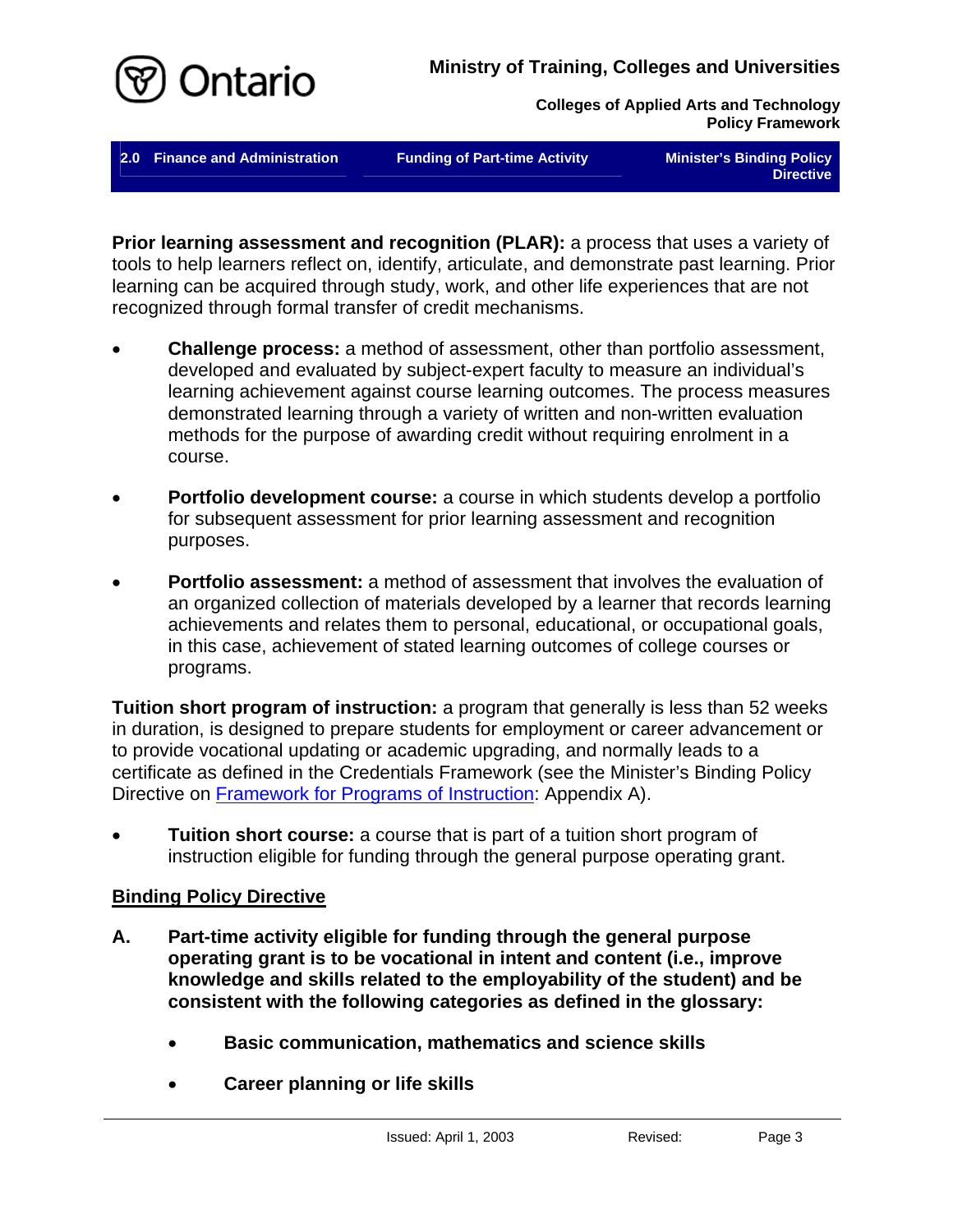

| 2.0 Finance and Administration | <b>Funding of Part-time Activity</b> | Minister's Binding Policy |
|--------------------------------|--------------------------------------|---------------------------|
|                                |                                      | <b>Directive</b>          |

- **Mandatory postsecondary**
- **Occupational certification**
- **Ontario Management Development Program (OMDP)**
- **Other vocational**
- **Postsecondary elective**
- **Prior learning assessment and recognition challenge process/ portfolio assessment**
- **Prior learning assessment and recognition portfolio development**
- **Tuition short.**
- **B. As well, with the exception of Ontario Management Development courses, courses are to be a minimum of 10 hours duration.**
- **C. The entry and exit requirements of the course must be controlled by the colleges and be offered to the general public as evidenced by publication in the college calendar or a related document.**
- **D. Students must meet the admission requirements set out for colleges in [O.](http://www.e-laws.gov.on.ca/html/regs/english/elaws_regs_030034_e.htm)  [Reg. 34/03](http://www.e-laws.gov.on.ca/html/regs/english/elaws_regs_030034_e.htm).**
- **E. The following are not eligible for funding through the general purpose operating grant:** 
	- **general interest, basic, or personal interest courses**
	- **stand-alone courses in a single complementary care modality (e.g., aromatherapy, reflexology)**
	- **driver licence training courses**
	- **apprenticeship courses**
	- **practicum or field placement courses that are not part of a postsecondary program of instruction eligible for funding through the general purpose operating grant**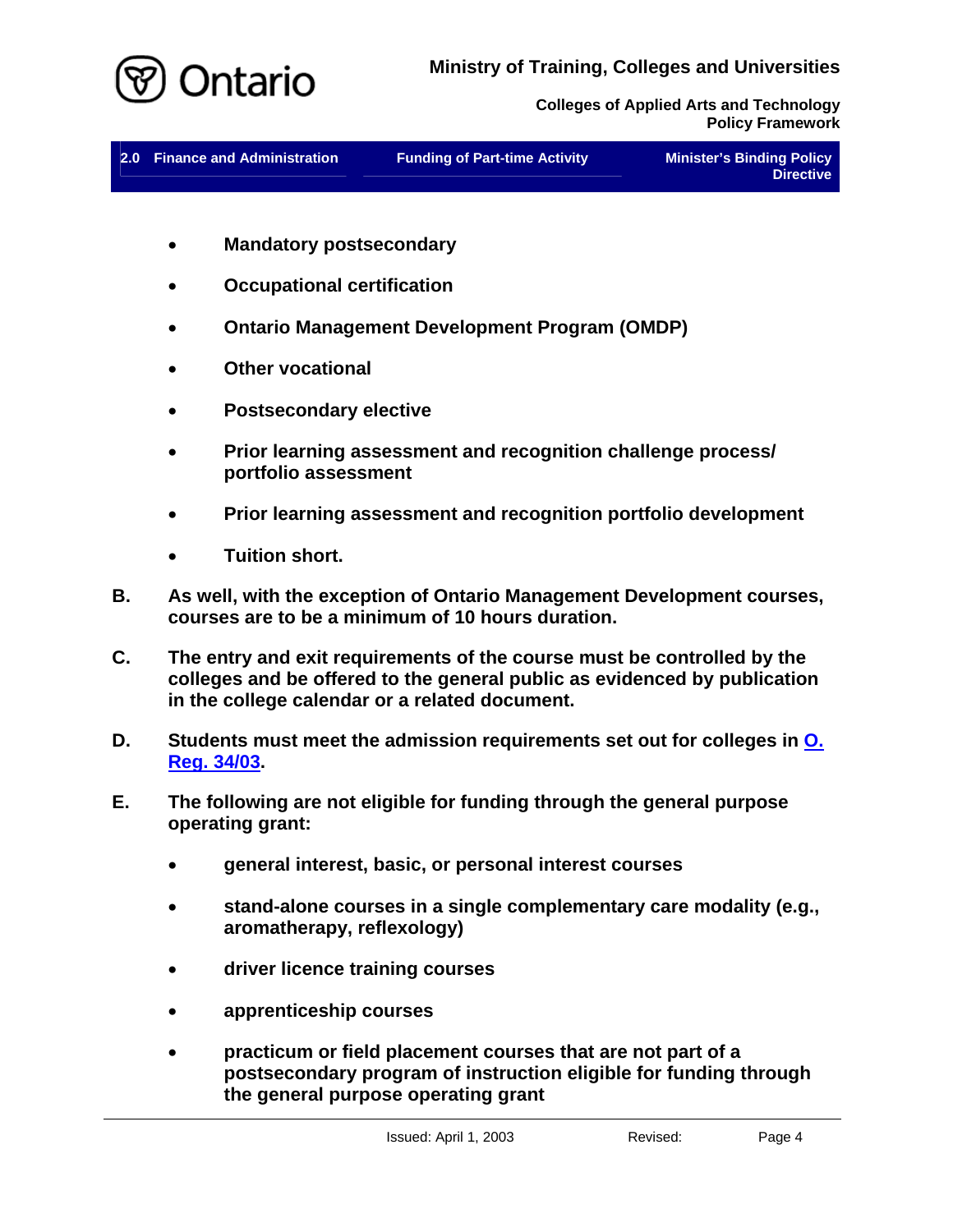<span id="page-6-0"></span>

**2.0 Finance and Administration Funding of Part-time Activity Minister's Binding Policy** 

**Directive** 

- **courses funded by a third party such as the federal government, an employer or union**
- **aviation, flight instruction, and ground school courses that are not part of a postsecondary program eligible for funding through the general purpose operating grant**
- **auditing students**
- **F. The college president is to attest in writing that the part-time activity reported in the audited enrolment report for funding meets the requirements set out above.**
- **G. All part-time activity that received ministry approval prior to the 2003–04 enrolment reporting year will continue to be eligible for funding.**
- **H. If, in a given year, the percentage of a college's total funding units derived from part-time activity increases by more than three percentage points over the previous year, the college is to provide an audit of that year's part-time activity, as requested by the ministry. The audit is to confirm that all reported activity meets the requirements set out above.**

#### **Summary of Responsibilities**

#### **Colleges of Applied Arts and Technology**

The college is responsible for:

- Ensuring that appropriate policies and procedures are in place related to the parttime activity that is to be funded through the general purpose operating grant.
- Attesting that the part-time activity reported to the ministry meets the criteria for funding through the general purpose operating grant.

# **Ministry of Training, Colleges and Universities**

The ministry is responsible for:

- Developing and implementing operating procedures to facilitate colleges' reporting of part-time activity for funding purposes.
- Maintaining a database of all ministry-funded part-time courses.